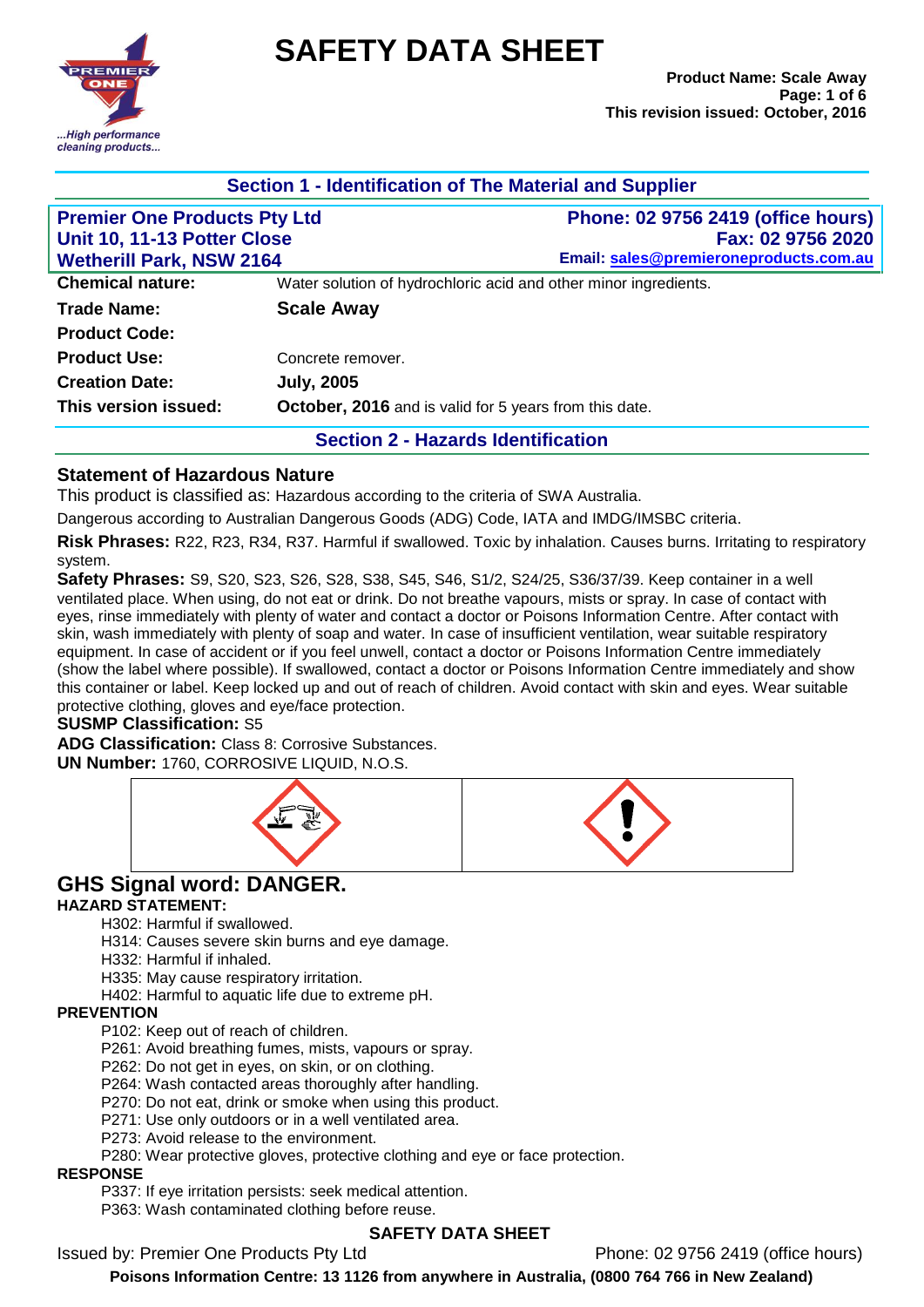P301+P312: IF SWALLOWED: Call a POISON CENTER or doctor if you feel unwell. P301+P330+P331: IF SWALLOWED: Rinse mouth. Do NOT induce vomiting.

P303+P361+P353: IF ON SKIN (or hair): Remove immediately all contaminated clothing. Rinse skin with water. P304+P340: IF INHALED: Remove victim to fresh air and keep at rest in a position comfortable for breathing. P305+P351+P338: IF IN EYES: Rinse cautiously with water for several minutes. Remove contact lenses, if present and easy to do. Continue rinsing.

P370+P378: Not combustible. Use extinguishing media suited to burning materials.

#### **STORAGE**

P403+P233: Store in a well-ventilated place. Keep container tightly closed.

#### **DISPOSAL**

P501: If no in-house recycle or reclaim resources are suitable for this product, contact a specialist waste disposal company (see Section 13 of this SDS).

## **Emergency Overview**

#### **Physical Description & Colour**: Clear, colourless liquid.

#### **Odour: Pungent odour.**

**Major Health Hazards:** toxic if inhaled, causes burns, may cause serious damage to eyes, harmful if swallowed, respiratory tract irritant.

## **Potential Health Effects**

## **Inhalation**

**Short Term Exposure:** Significant inhalation exposure is considered to be unlikely. Available data shows that this product is toxic if inhaled, due to its acidic nature. In addition product is an inhalation irritant. Symptoms may include headache, irritation of nose and throat and increased secretion of mucous in the nose and throat. Other symptoms may also become evident, and may last after exposure has ceased unless professionally treated.

**Long Term Exposure:** No data for health effects associated with long term inhalation.

## **Skin Contact:**

**Short Term Exposure:** Product is corrosive to the skin. Capable of causing moderate to severe burns with ulceration. Can penetrate to deeper layers of skin, resulting in third degree burns. Corrosion will continue until product is removed or neutralised. Severity depends on concentration and duration of exposure. Burns may not be immediately painful; the onset of pain may be minutes to hours.

**Long Term Exposure:** No data for health effects associated with long term skin exposure.

## **Eye Contact:**

**Short Term Exposure:** Exposure via eyes is considered to be unlikely. Product is corrosive to eyes. It will cause severe pain, and corrosion of the eye and surrounding facial tissues. Unless exposure is quickly treated, permanent blindness and facial scarring is likely.

**Long Term Exposure:** No data for health effects associated with long term eye exposure.

## **Ingestion:**

**Short Term Exposure:** Significant oral exposure is considered to be unlikely. However, this product is corrosive to the gastrointestinal tract. Capable of causing moderate to severe burns with ulceration. Can penetrate to deeper layers of skin, resulting in third degree burns. Corrosion will continue until product is removed or neutralised. Severity depends on concentration and duration of exposure.

**Long Term Exposure:** No data for health effects associated with long term ingestion.

## **Carcinogen Status:**

**SWA:** No significant ingredient is classified as carcinogenic by SWA.

**NTP:** No significant ingredient is classified as carcinogenic by NTP.

**IARC:** Hydrochloric Acid is Class 3 - unclassifiable as to carcinogenicity to humans.

See the IARC website for further details. A web address has not been provided as addresses frequently change.

## **Section 3 - Composition/Information on Ingredients**

| Ingredients                     | <b>CAS No</b> | Conc.%   |         | TWA $(mg/m^3)$ STEL $(mg/m^3)$ |
|---------------------------------|---------------|----------|---------|--------------------------------|
| Hydrochloric acid               | 7647-01-0     | 6 approx | 7.5     | peak                           |
| Other non hazardous ingredients |               | <3       | not set | not set                        |
| Water                           | 7732-18-5     | to 100   | not set | not set                        |
| ____                            |               |          |         |                                |

This is a commercial product whose exact ratio of components may vary slightly. Minor quantities of other non hazardous ingredients are also possible.

The TWA exposure value is the average airborne concentration of a particular substance when calculated over a normal 8 hour working day for a 5 day working week. The STEL (Short Term Exposure Limit) is an exposure value that should not be exceeded for more than 15 minutes and should

## **SAFETY DATA SHEET**

Issued by: Premier One Products Pty Ltd Phone: 02 9756 2419 (office hours)

**Poisons Information Centre: 13 1126 from anywhere in Australia, (0800 764 766 in New Zealand)**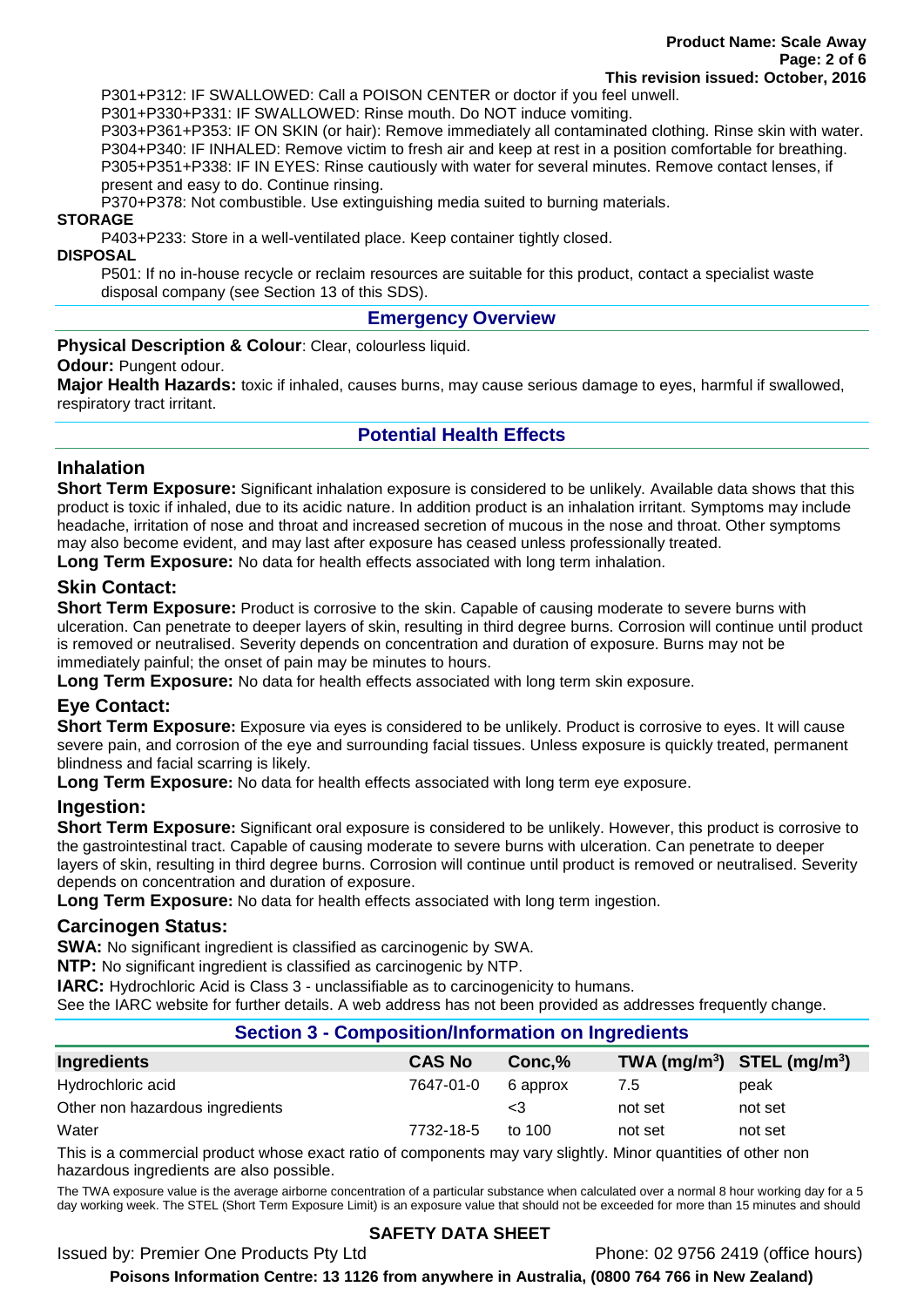not be repeated for more than 4 times per day. There should be at least 60 minutes between successive exposures at the STEL. The term "peak "is used when the TWA limit, because of the rapid action of the substance, should never be exceeded, even briefly.

#### **Section 4 - First Aid Measures**

#### **General Information:**

You should call The Poisons Information Centre if you feel that you may have been poisoned, burned or irritated by this product. The number is 13 1126 from anywhere in Australia (0800 764 766 in New Zealand) and is available at all times. Have this SDS with you when you call.

**Inhalation:** If inhalation of liquid occurs, contact a Poisons Information Centre. Urgent hospital treatment is likely to be needed. Remove source of contamination or move victim to fresh air. If breathing is difficult, oxygen may be beneficial if administered by trained personnel, preferably on a doctor's advice. DO NOT allow victim to move about unnecessarily. Symptoms of pulmonary oedema can be delayed up to 48 hours after exposure.

**Skin Contact:** Flush contaminated area with lukewarm, gently flowing water for at least 20-30 minutes, by the clock. DO NOT INTERRUPT FLUSHING. If necessary, keep emergency vehicle waiting (show paramedics this SDS and take their advice). Under running water, remove contaminated clothing, shoes and leather goods (eg watchbands and belts). If irritation persists, repeat flushing. Seek medical attention.

**Eye Contact:** Immediately flush the contaminated eye(s) with lukewarm, gently flowing water for at least 20-30 minutes, by the clock, while holding the eyelid(s) open. Neutral saline solution may be used as soon as it is available. DO NOT INTERRUPT FLUSHING. If necessary, keep emergency vehicle waiting (show paramedics this SDS and take their advice). Take care not to rinse contaminated water into the unaffected eye or onto face. If irritation persists, repeat flushing. Call a Poisons Information Centre or a doctor urgently.

**Ingestion:** If swallowed, rinse mouth thoroughly with water and contact a Poisons Information Centre. Urgent hospital treatment is likely to be needed. Give activated charcoal if instructed.

## **Section 5 - Fire Fighting Measures**

**Fire and Explosion Hazards**: There is no risk of an explosion from this product under normal circumstances if it is involved in a fire.

No fire decomposition products are expected from this products at temperatures normally achieved in a fire. Fire decomposition products from this product are not expected to be hazardous or harmful.

**Extinguishing Media:** Water fog or fine spray is the preferred medium for large fires. Try to contain spills, minimise spillage entering drains or water courses.

**Fire Fighting:** If a significant quantity of this product is involved in a fire, call the fire brigade. There is little danger of a violent reaction or explosion if significant quantities of this product are involved in a fire. Recommended personal protective equipment is liquid-tight chemical protective clothing and breathing apparatus.

| Flash point:                     | Does not burn.                  |
|----------------------------------|---------------------------------|
| <b>Upper Flammability Limit:</b> | Does not burn.                  |
| <b>Lower Flammability Limit:</b> | Does not burn.                  |
| <b>Autoignition temperature:</b> | Not applicable - does not burn. |
| <b>Flammability Class:</b>       | Does not burn.                  |
|                                  |                                 |

## **Section 6 - Accidental Release Measures**

**Accidental release:** In the event of a major spill, prevent spillage from entering drains or water courses. Evacuate the spill area and deny entry to unnecessary and unprotected personnel. Wear full protective chemically resistant clothing including eye/face protection, gauntlets and self contained breathing apparatus. See below under Personal Protection regarding Australian Standards relating to personal protective equipment. Suitable materials for protective clothing include rubber, Nitrile, butyl rubber, neoprene, Teflon. Eye/face protective equipment should include a full face shield. If there is a significant chance that vapours or mists are likely to build up in the cleanup area, we recommend that you use a respirator. It should be fitted with a type B1 cartridge, suitable for acid gases. Stop leak if safe to do so, and contain spill. Absorb onto sand, vermiculite or other suitable absorbent material. If spill is too large or if absorbent material is not available, try to create a dike to stop material spreading or going into drains or waterways. Because of the corrosiveness of this product, special personal care should be taken in any cleanup operation. Sweep up and shovel or collect recoverable product into labelled containers for recycling or salvage, and dispose of promptly. Recycle containers wherever possible after careful cleaning. After spills, wash area preventing runoff from entering drains. If a significant quantity of material enters drains, advise emergency services. Contaminated area may be neutralised by washing with weak or dilute alkali. Baking soda, washing soda and limestone are suitable. This material may be suitable for approved landfill. Ensure legality of disposal by consulting regulations prior to disposal. Thoroughly launder protective clothing before storage or re-use. Advise laundry of nature of contamination when sending contaminated clothing to laundry.

## **SAFETY DATA SHEET**

Issued by: Premier One Products Pty Ltd Phone: 02 9756 2419 (office hours) **Poisons Information Centre: 13 1126 from anywhere in Australia, (0800 764 766 in New Zealand)**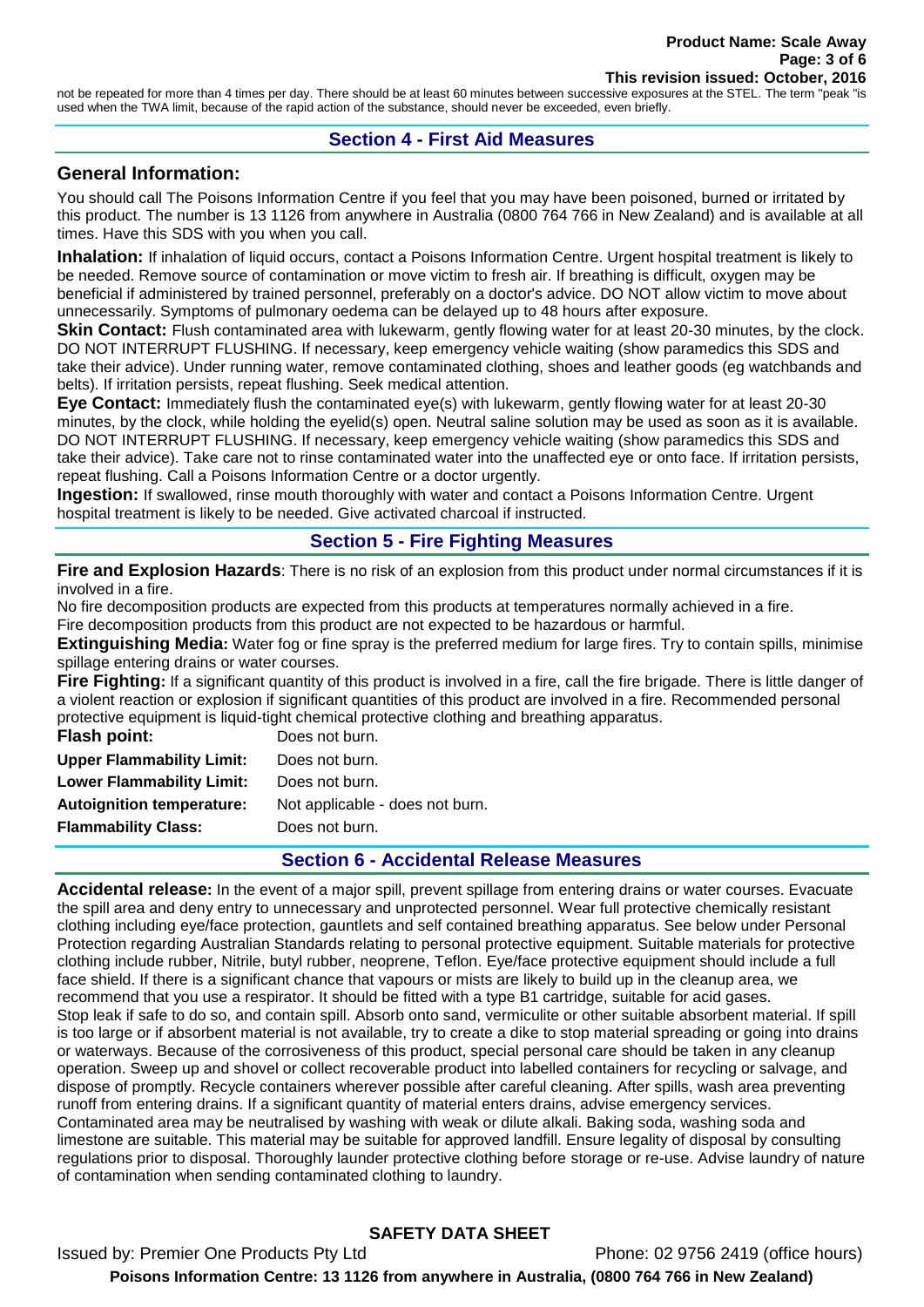## **Section 7 - Handling and Storage**

**Handling:** Keep exposure to this product to a minimum, and minimise the quantities kept in work areas. Check Section 8 of this SDS for details of personal protective measures, and make sure that those measures are followed. The measures detailed below under "Storage" should be followed during handling in order to minimise risks to persons using the product in the workplace. Also, avoid contact or contamination of product with incompatible materials listed in Section 10.

**Storage:** This product is a Scheduled Poison. Observe all relevant regulations regarding sale, transport and storage of this schedule of poison. Store in a cool, well ventilated area. Check containers periodically for corrosion and leaks. Containers should be kept closed in order to minimise contamination. Make sure that the product does not come into contact with substances listed under "Incompatibilities" in Section 10. If you keep more than 10,000kg or L of Dangerous Goods of Packaging Group III, you may be required to license the premises or notify your Dangerous Goods authority. If you have any doubts, we suggest you contact your Dangerous Goods authority in order to clarify your obligations. Check packaging - there may be further storage instructions on the label.

## **Section 8 - Exposure Controls and Personal Protection**

The following Australian Standards will provide general advice regarding safety clothing and equipment:

Respiratory equipment: **AS/NZS 1715**, Protective Gloves: **AS 2161**, Occupational Protective Clothing: AS/NZS 4501 set 2008, Industrial Eye Protection: **AS1336** and **AS/NZS 1337**, Occupational Protective Footwear: **AS/NZS2210**.

| <b>SWA Exposure Limits</b> | $TWA$ (mg/m <sup>3</sup> ) | STEL (I |
|----------------------------|----------------------------|---------|
| Hydrochloric acid          |                            | peak    |

**) STEL (mg/m<sup>3</sup> )**

No special equipment is usually needed when occasionally handling small quantities. The following instructions are for bulk handling or where regular exposure in an occupational setting occurs without proper containment systems. **Ventilation:** No special ventilation requirements are normally necessary for this product. However make sure that the work environment remains clean and that vapours and mists are minimised.

**Eye Protection:** Your eyes must be completely protected from this product by splash resistant goggles with face shield. All surrounding skin areas must be covered. Emergency eye wash facilities must also be available in an area close to where this product is being used.

**Skin Protection:** Because of the dangerous nature of this product, make sure that all skin areas are completely covered by impermeable gloves, overalls, hair covering, apron and face shield. See below for suitable material types. **Protective Material Types:** We suggest that protective clothing be made from the following materials: rubber, nitrile, butyl rubber, neoprene, Teflon.

**Respirator:** Usually, no respirator is necessary when using this product. However, if you have any doubts consult the Australian Standard mentioned above.

Eyebaths or eyewash stations and safety deluge showers should be provided near to where this product is being used.

## **Section 9 - Physical and Chemical Properties:**

| <b>Physical Description &amp; colour:</b> | Clear, colourless liquid.                 |
|-------------------------------------------|-------------------------------------------|
| Odour:                                    | Pungent odour.                            |
| <b>Boiling Point:</b>                     | Approximately 100°C at 100kPa.            |
| <b>Freezing/Melting Point:</b>            | Approximately 0°C.                        |
| <b>Volatiles:</b>                         | Water component.                          |
| <b>Vapour Pressure:</b>                   | 2.37 kPa at 20°C (water vapour pressure). |
| <b>Vapour Density:</b>                    | No data.                                  |
| <b>Specific Gravity:</b>                  | Approx 1.05 at 20°C                       |
| <b>Water Solubility:</b>                  | Completely soluble in water.              |
| pH:                                       | Corrosive. pH in range 0.0-1.0            |
| <b>Volatility:</b>                        | No data.                                  |
| <b>Odour Threshold:</b>                   | No data.                                  |
| <b>Evaporation Rate:</b>                  | No data.                                  |
| <b>Coeff Oil/water Distribution:</b>      | No data                                   |
| <b>Autoignition temp:</b>                 | Not applicable - does not burn.           |

## **Section 10 - Stability and Reactivity**

**Reactivity:** Most strong acids react with inorganic and organic bases such as amines to form salts. They also react with many metals liberating hydrogen gas. These reactions are often rapid and sometimes liberate much heat. They can also decompose many organic materials such as esters, in a reaction called hydrolysis.

# **SAFETY DATA SHEET**

Issued by: Premier One Products Pty Ltd Phone: 02 9756 2419 (office hours) **Poisons Information Centre: 13 1126 from anywhere in Australia, (0800 764 766 in New Zealand)**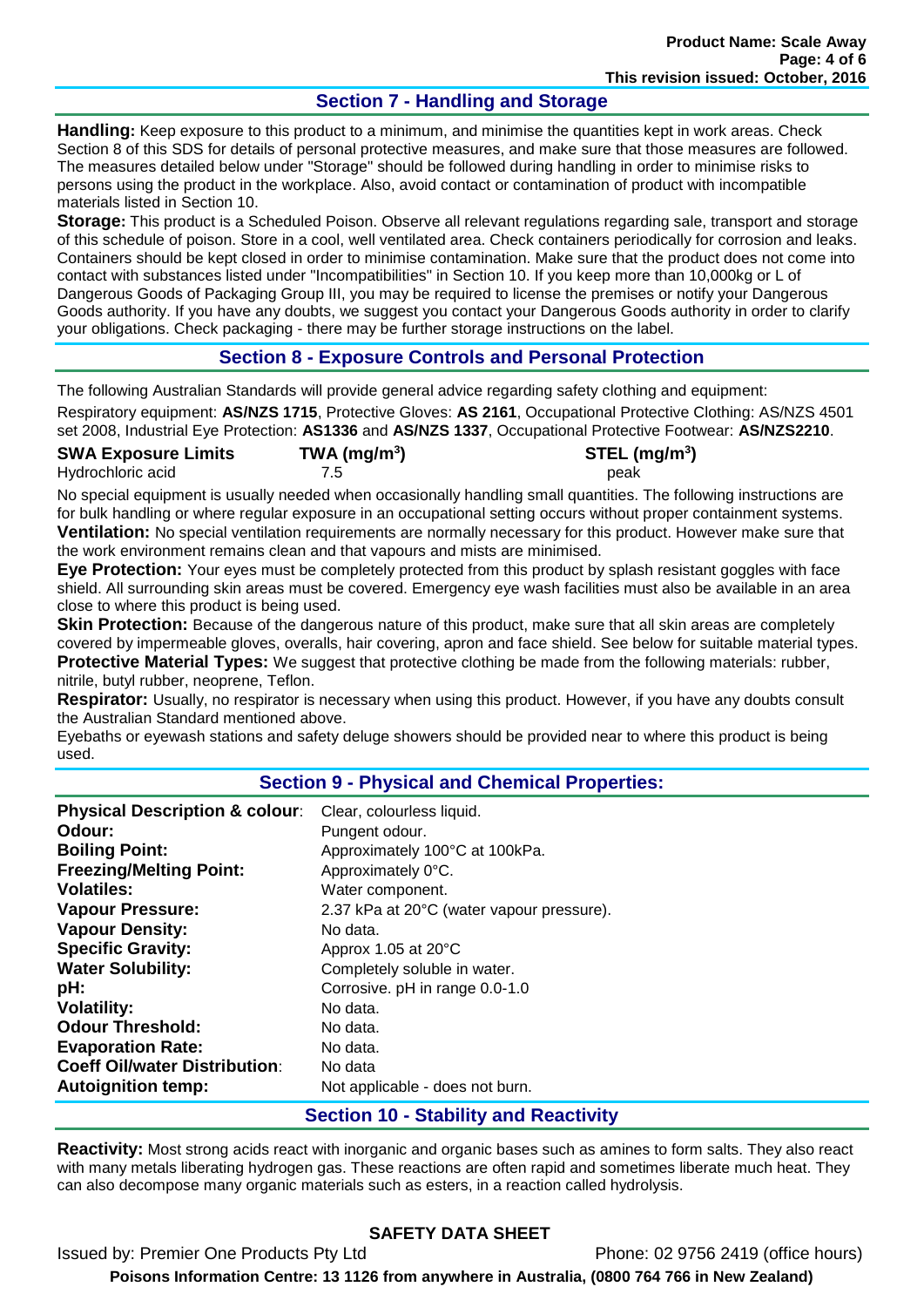**Conditions to Avoid:** This product should be kept in a cool place, preferably below 30°C. Under no circumstances should the container be sealed. Handle and open containers carefully.

**Incompatibilities:** bases, zinc, tin, aluminium and their alloys.

**Fire Decomposition:** No significant quantities of decomposition products are expected at temperatures normally achieved in a fire.

**Polymerisation:** This product will not undergo polymerisation reactions.

#### **Section 11 - Toxicological Information**

| <b>Local Effects:</b><br><b>Target Organs:</b> | skin, eyes                                     |  |
|------------------------------------------------|------------------------------------------------|--|
|                                                | <b>Classification of Hazardous Ingredients</b> |  |
| Ingredient                                     | <b>Risk Phrases</b>                            |  |
| <b>Hydrochloric Acid</b>                       | Conc>=5%:T; R23, R35                           |  |

## **Section 12 - Ecological Information**

Salts, acids and bases are typically diluted and neutralised when released to the environment in small quantities. However, until diluted or neutralised it will kill all aquatic organisms it contacts due to extreme pH.

## **Section 13 - Disposal Considerations**

**Disposal:** This product may be recycled if unused, or if it has not been contaminated so as to make it unsuitable for its intended use. If it has been contaminated, it may be possible to reclaim the product by some means. If neither of these options is suitable in-house, contact a specialist waste disposal company.

## **Section 14 - Transport Information**

**UN Number:** 1760, CORROSIVE LIQUID, N.O.S.

**Hazchem Code:** 2X

**Special Provisions:** 223, 274

**Limited quantities:** ADG 7 specifies a Limited Quantity value of 5 L for this class of product.

**Dangerous Goods Class:** Class 8, Corrosive Substances.

**Packaging Group:** III

#### **Packaging Method:** P001, IBC03, LP01

Class 8 Corrosive Substances shall not be loaded in the same vehicle or packed in the same freight container with Classes 1 (Explosives), 4.3 (Dangerous When Wet Substances), 5.1 (Oxidising Agents), 5.2 (Organic Peroxides), 6 (Toxic Substances where the Toxic Substances are cyanides and the Corrosives are acids), 7 (Radioactive Substances), Foodstuffs and foodstuff empties. They may however be loaded in the same vehicle or packed in the same freight container with Classes 2.1 (Flammable Gases), 2.2 (Non-Flammable, Non-Toxic Gases), 2.3 (Poisonous Gases), 3 (Flammable liquids), 4.1 (Flammable Solids), 4.2 (Spontaneously Combustible Substances), 6 (Toxic Substances except where the Toxic Substances are cyanides and the Corrosives are acids) and 9 (Miscellaneous Dangerous Goods).

## **Section 15 - Regulatory Information**

**AICS:** All of the significant ingredients in this product are compliant with NICNAS regulations. The following ingredient: Hydrochloric acid, is mentioned in the SUSMP.

## **Section 16 - Other Information**

**This SDS contains only safety-related information. For other data see product literature.**

| Acronyms:           |                                                                                    |
|---------------------|------------------------------------------------------------------------------------|
| <b>ADG Code</b>     | Australian Code for the Transport of Dangerous Goods by Road and Rail, 7th Edition |
| <b>AICS</b>         | Australian Inventory of Chemical Substances                                        |
| <b>CAS Number</b>   | <b>Chemical Abstracts Service Registry Number</b>                                  |
| <b>Hazchem Code</b> | Emergency action code of numbers and letters that provide information to emergency |
|                     | services especially firefighters                                                   |
| <b>IARC</b>         | International Agency for Research on Cancer                                        |
| <b>SWA</b>          | Safe Work Australia, formerly ASCC and NOHSC                                       |
| <b>NOS</b>          | Not otherwise specified                                                            |
| <b>NTP</b>          | National Toxicology Program (USA)                                                  |

## **SAFETY DATA SHEET**

Issued by: Premier One Products Pty Ltd Phone: 02 9756 2419 (office hours)

**Poisons Information Centre: 13 1126 from anywhere in Australia, (0800 764 766 in New Zealand)**